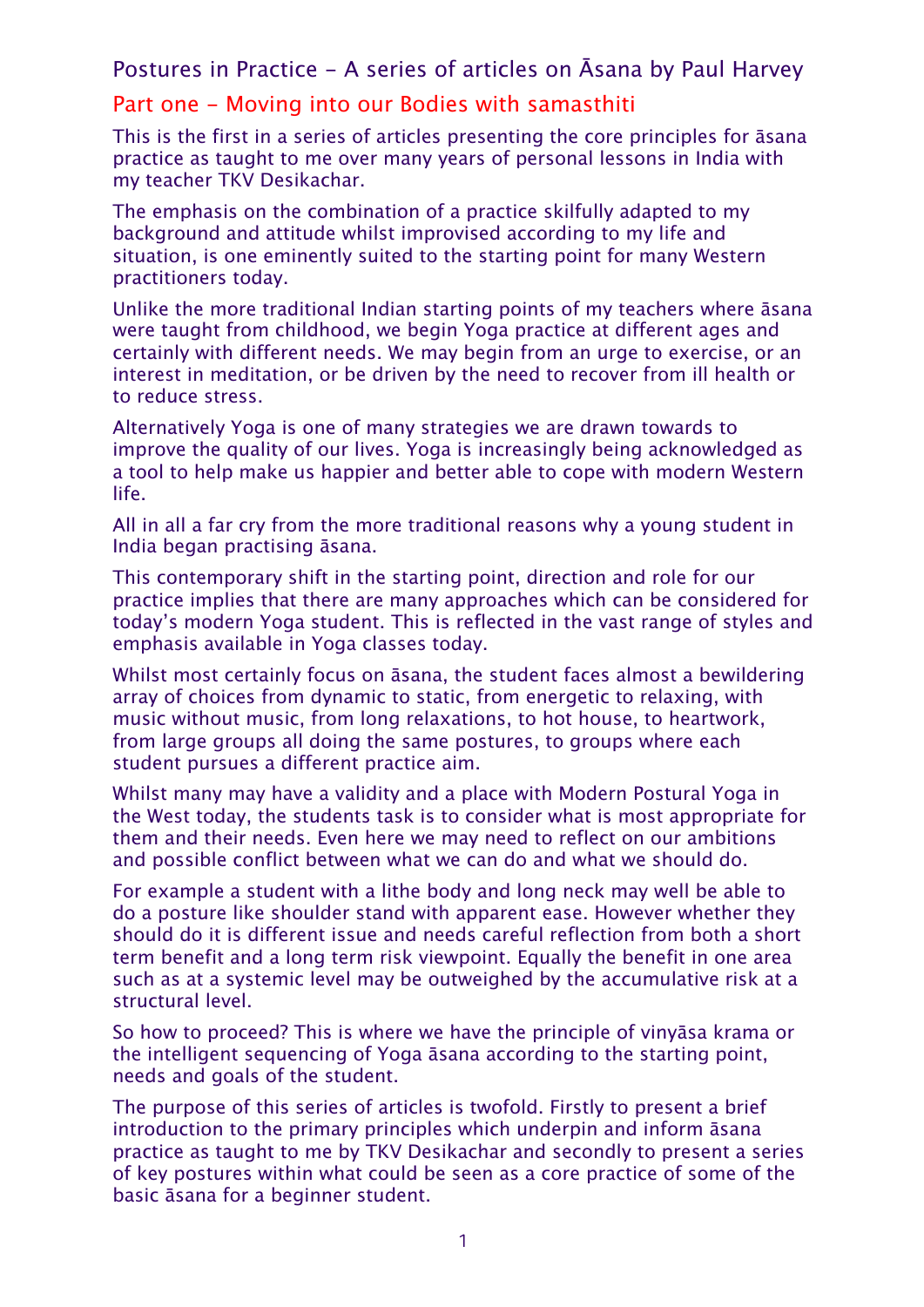The introduction for each article will focus on one aspect of practice planning and to complement that we will present and examine each of the āsana in depth within the core practice and suggest an option for its use from three viewpoints:

- How to deepen the quality of our attention in the āsana in focus
- How to vary its use to bring a different feeling and finally
- How to adapt it for different situations or limitations.

Obviously in an article such as this we can only give an example or two to touch on these areas as the best place to explore this in depth is within a live teaching situation

This particular article will introduce the first posture that a healthy person would learn to start their āsana practice with.

This posture is known in this tradition as samasthiti or standing with awareness.



As such its use marks a reference point for all standing āsana as well as being how we begin the standing posture part of or āsana practice. This is because any standing posture both begins from and ends with samasthiti. So rather than thinking the posture begins when we are in the final phase or final form we need to compare it to something like cooking.

The meal begins from the moment we begin to get out the chopping board and wash the vegetables to prepare them for cooking. Equally after the food is cooked and eaten we return to the starting point by washing up and returning the chopping board to its starting point.

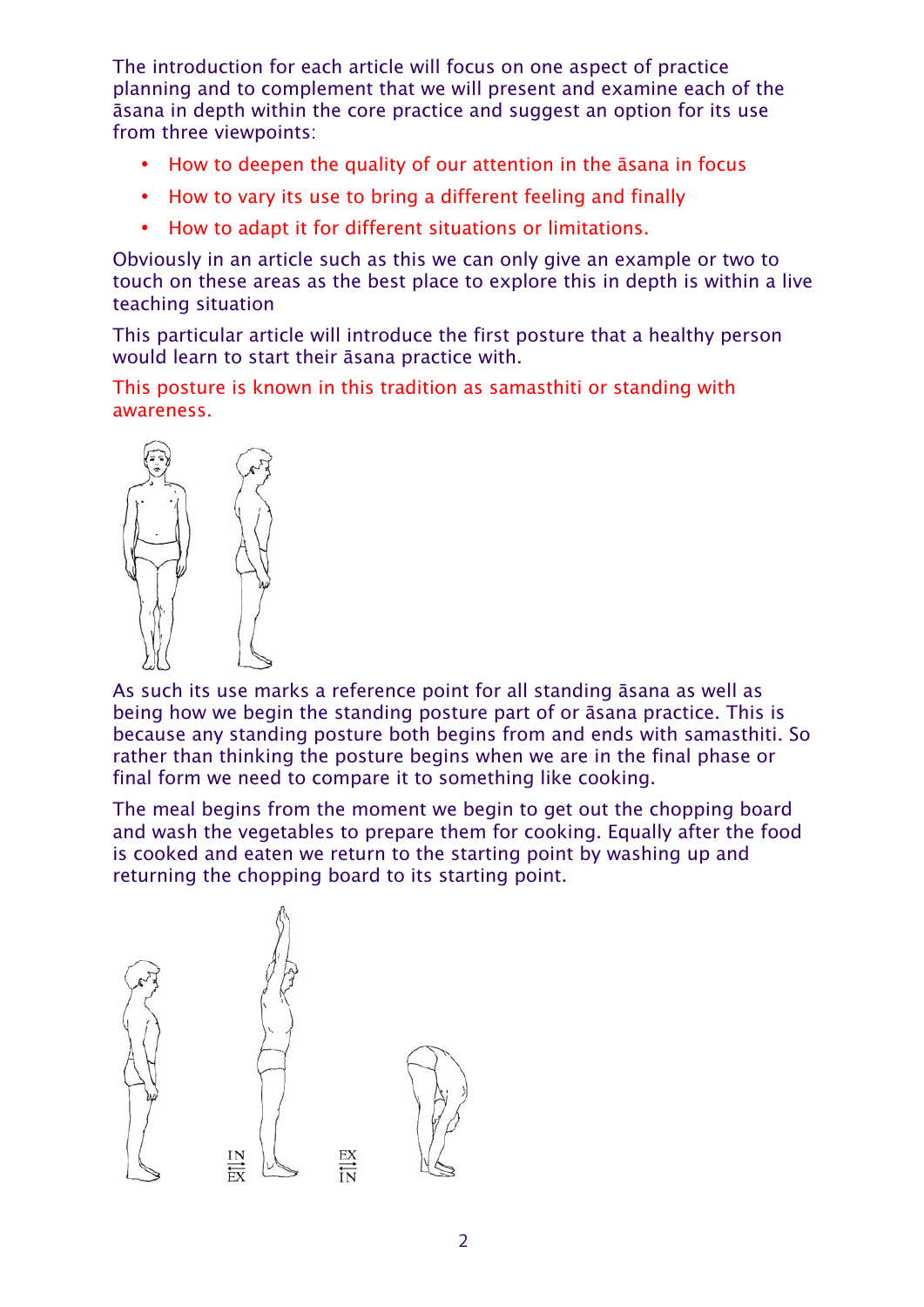So it is with samasthiti as both a starting point and completion point for any standing āsana. Within this we need to also reflect on what part of any action we are more likely to be more casual around, the approach, the crown or the completion? Generally it is the ending, thus samasthiti is important to help sustain a quality of attention after the main pose is completed.



The value of samasthiti is further emphasised here in that it provides a place to reflect on the effect of the āsana it has led us into and out of. Sometimes we are so involved with the doing of the core of the āsana that we do not reflect enough on its effect.

Samasthiti offers just this place and space to experience the after taste or after effect. It is here that often the discoveries are tasted or at least we can note what could be useful to remember for next time we use it.

Thus as well as being a posture in its own right samasthiti offers an important role for any āsana as a starting or focus point as well as a returning or experience point following its completion.

The posture itself can be used in different forms to signify a different attitude to the āsana element of our practice. For example we may wish to work at a standing forward bend incorporating a specific hand mudrā or gesture to facilitate a certain feeling within the pose.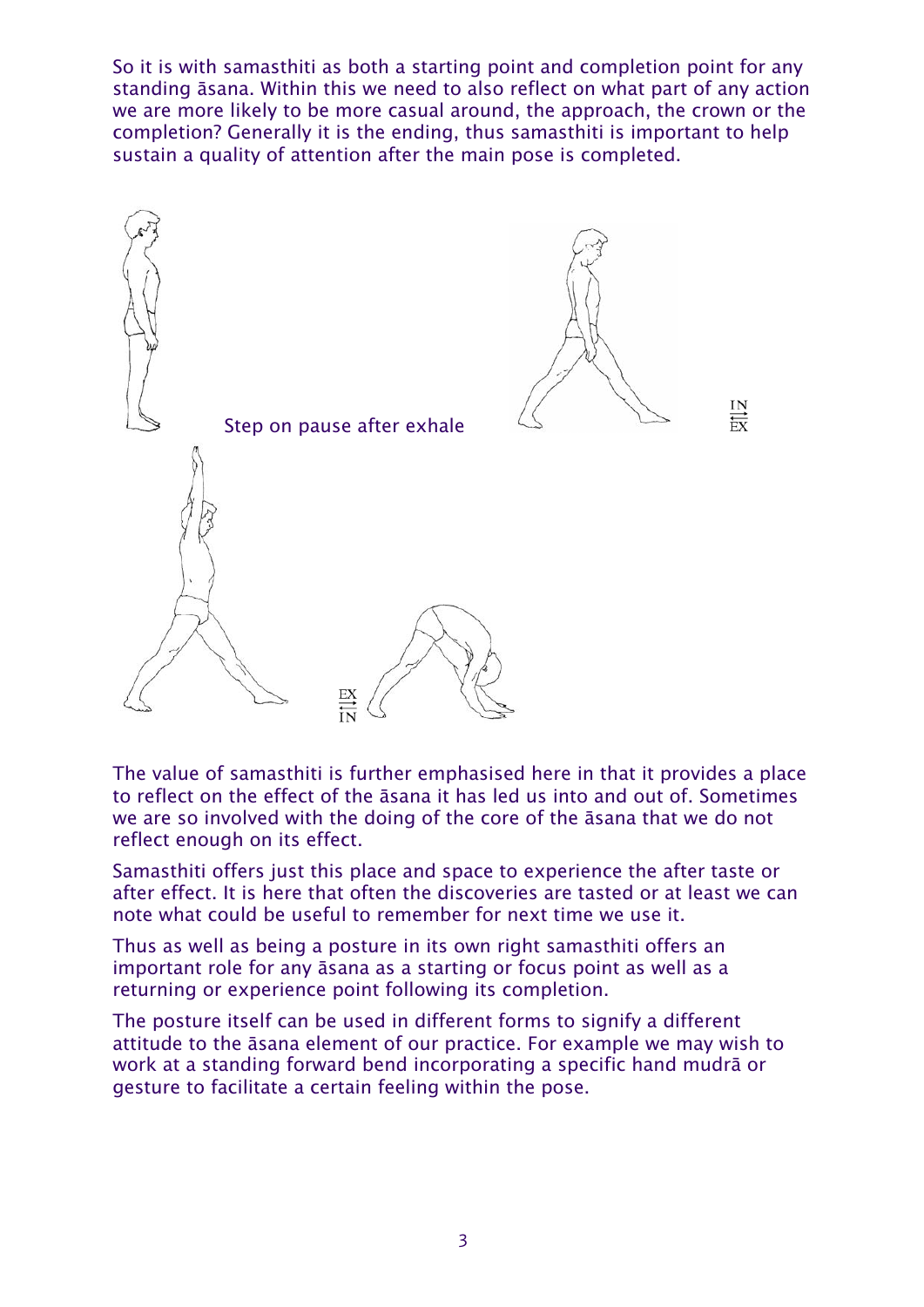

Or we may have a need where we have to respect certain limitations in movement or problems that necessitate working in a more healing way and the starting point reflects this either through the position of the legs where stability may be an issue or there is a need not to be too tight in the abdominal area.



Or in contrast we may be wishing to work incorporating stronger techniques such as bandha from the starting point of our āsana practice. Here we would be using what is known as jālandhara bandha or chin lock within samasthiti to intensify the effect of this and the following āsana.